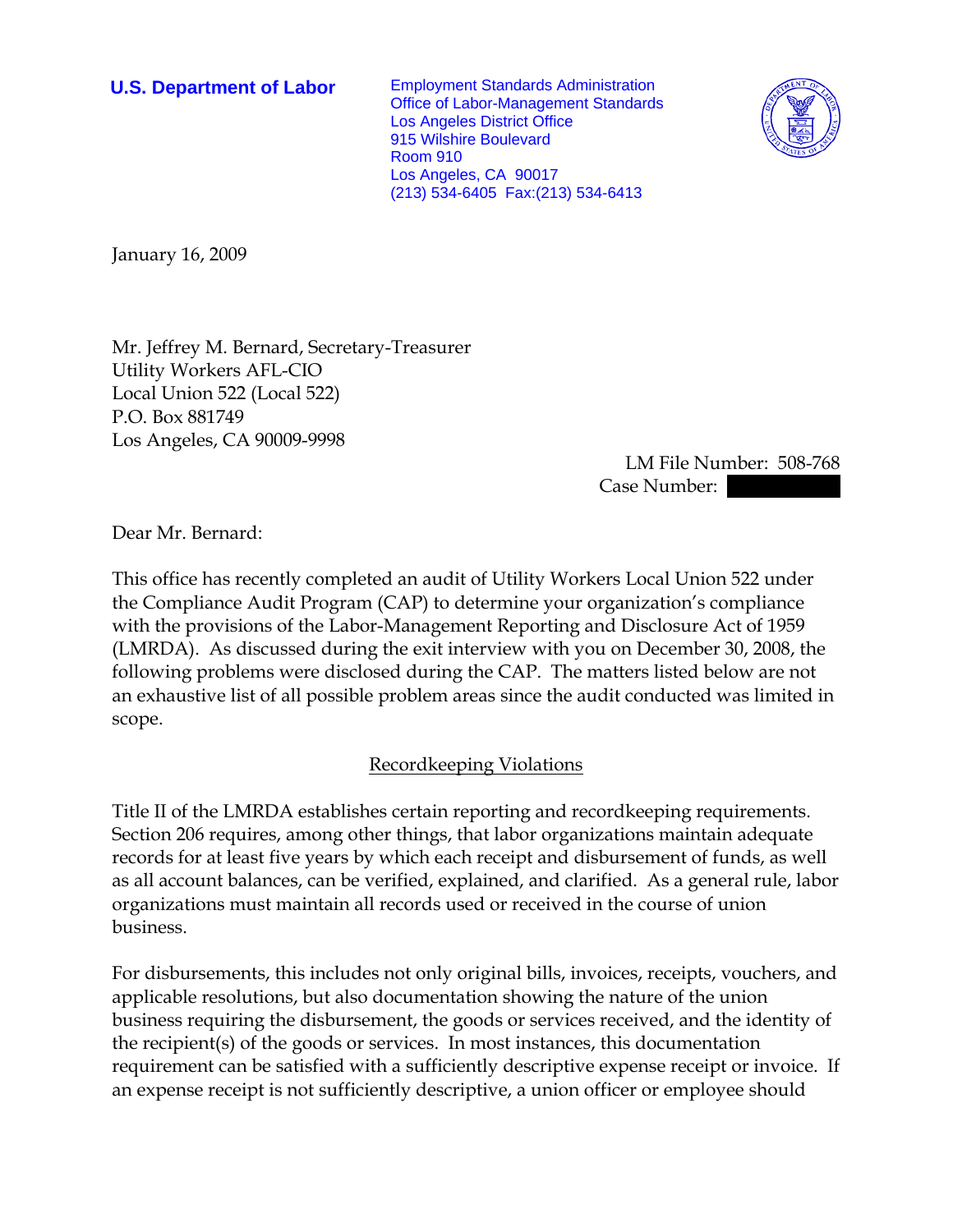write a note on it providing the additional information. For money it receives, the labor organization must keep at least one record showing the date, amount, purpose, and source of that money. The labor organization must also retain bank records for all accounts.

The audit of Local 522's 2007 records revealed the following recordkeeping violations:

1. General Reimbursed and Credit Card Expenses

Local 522 did not retain adequate documentation for reimbursed expenses and credit card expenses incurred by union officers totaling at least \$787.09. For example, on March 11, 2007, the union purchased office supplies, but the receipt for the amount purchased was not preserved in the union record.

As previously noted above, labor organizations must retain original receipts, bills, and vouchers for all disbursements. The president and treasurer of your union, who are required to sign your union's LM report, are responsible for properly maintaining union records.

2. Meal Expenses

Local 522 did not preserve itemized receipts for meal expenses totaling at least \$181.91. The union must maintain itemized receipts provided by restaurants to officers. These itemized receipts are necessary to determine if such disbursements are for union business purposes and to sufficiently fulfill the recordkeeping requirement of LMRDA Section 206.

Local 522 records of meal expenses did not always include written explanations of union business conducted or the names and titles of the persons incurring the restaurant charges. For example, on May 17, 2007, the union made a disbursement of \$181.91 for a meeting held at La Casa Garcia restaurant, but an explanation of the union business conducted and the full names of the individuals who incurred the restaurant charges were not preserved.

Union records of meal expenses must include written explanations of the union business conducted and the full names and titles of all persons who incurred the restaurant charges. Also, the records retained must identify the names of the restaurants where the officers or employees incurred meal expenses.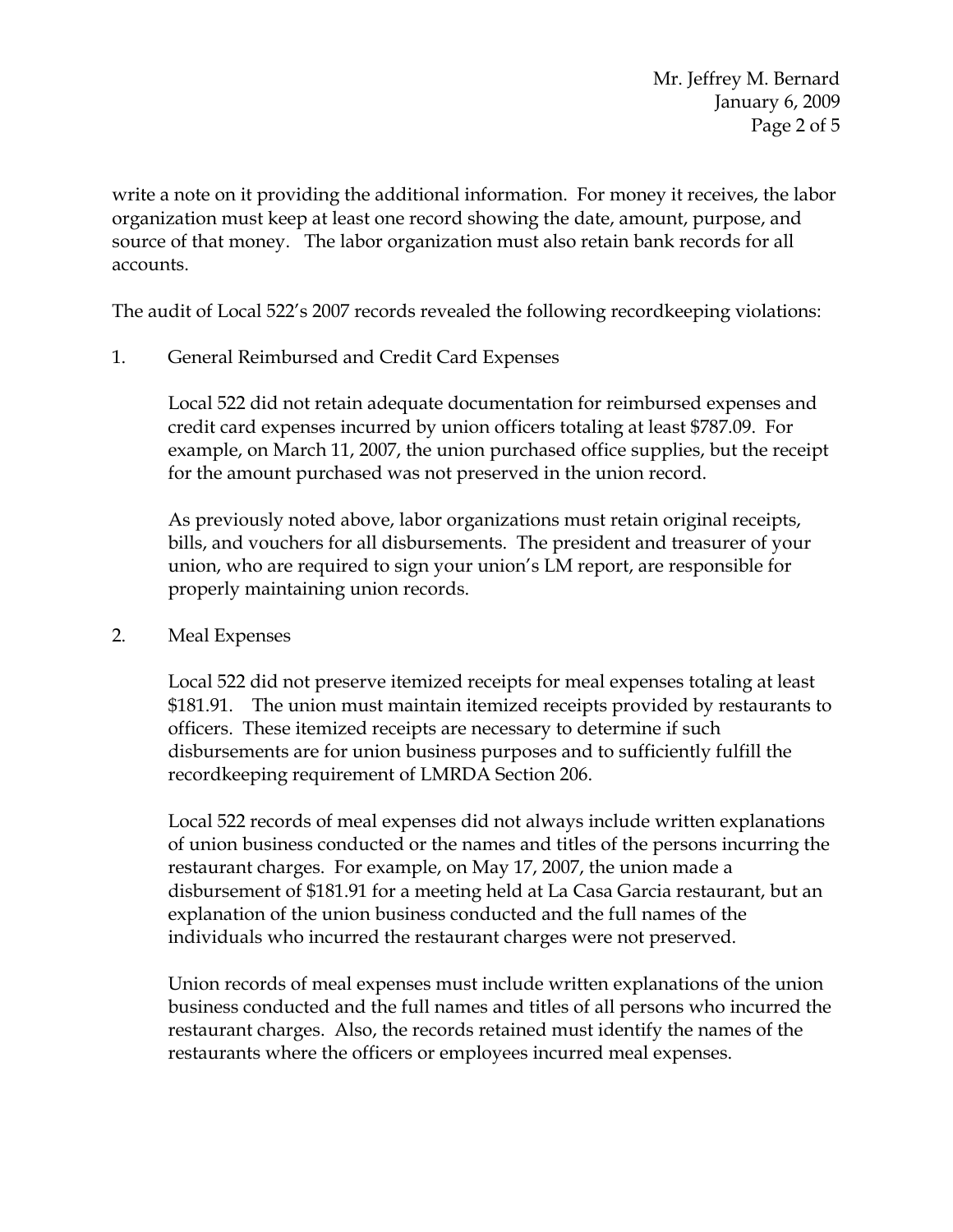Mr. Jeffrey M. Bernard January 6, 2009 Page 3 of 5

# 3. Lost Wages

Local 522 did not retain adequate documentation for lost wage reimbursement payments to union officers in four instances, where the Southern California Gas Company billed the union for lost wages. The union must maintain records in support of lost wage claims that identify each date lost wages were incurred, the number of hours lost on each date, the applicable rate of pay, and a description of the union business conducted. The OLMS audit found that Local 522 was billed for lost time paid by the employer, Southern California Gas, but the invoices provided by the employer did not identify the union business conducted, nor did the expense voucher used to issue the reimbursement check.

During the exit interview, I explained the type of information and documentation that the local must maintain for lost wages and other officer expenses. The expense voucher used by Local 522 should be modified to include the identity of the union business conducted.

4. Information not Recorded in Meeting Minutes

During the audit, Mr. Bernard advised OLMS that in the past, the membership had authorized a standing policy where the executive board can make disbursements for retirement gifts and bereavement gifts. The meeting minutes which reflect the approval of this standing policy were not available. Article VI, section B of the Local 522 Constitution states that any action of the Executive Board shall be subject to the approval of the membership. Minutes of all membership or executive board meetings must report any disbursement authorizations made at those meetings.

Based on your assurance that Local 522 will retain adequate documentation in the future, OLMS will take no further enforcement action at this time regarding the above violations.

# Reporting Violations

The audit disclosed a violation of LMRDA Section 201(b), which requires labor organizations to file annual financial reports accurately disclosing their financial condition and operations. The Labor Organization Annual Report Form LM-3 filed by Local 522 for fiscal year ending December 31, 2007, was deficient in the following areas: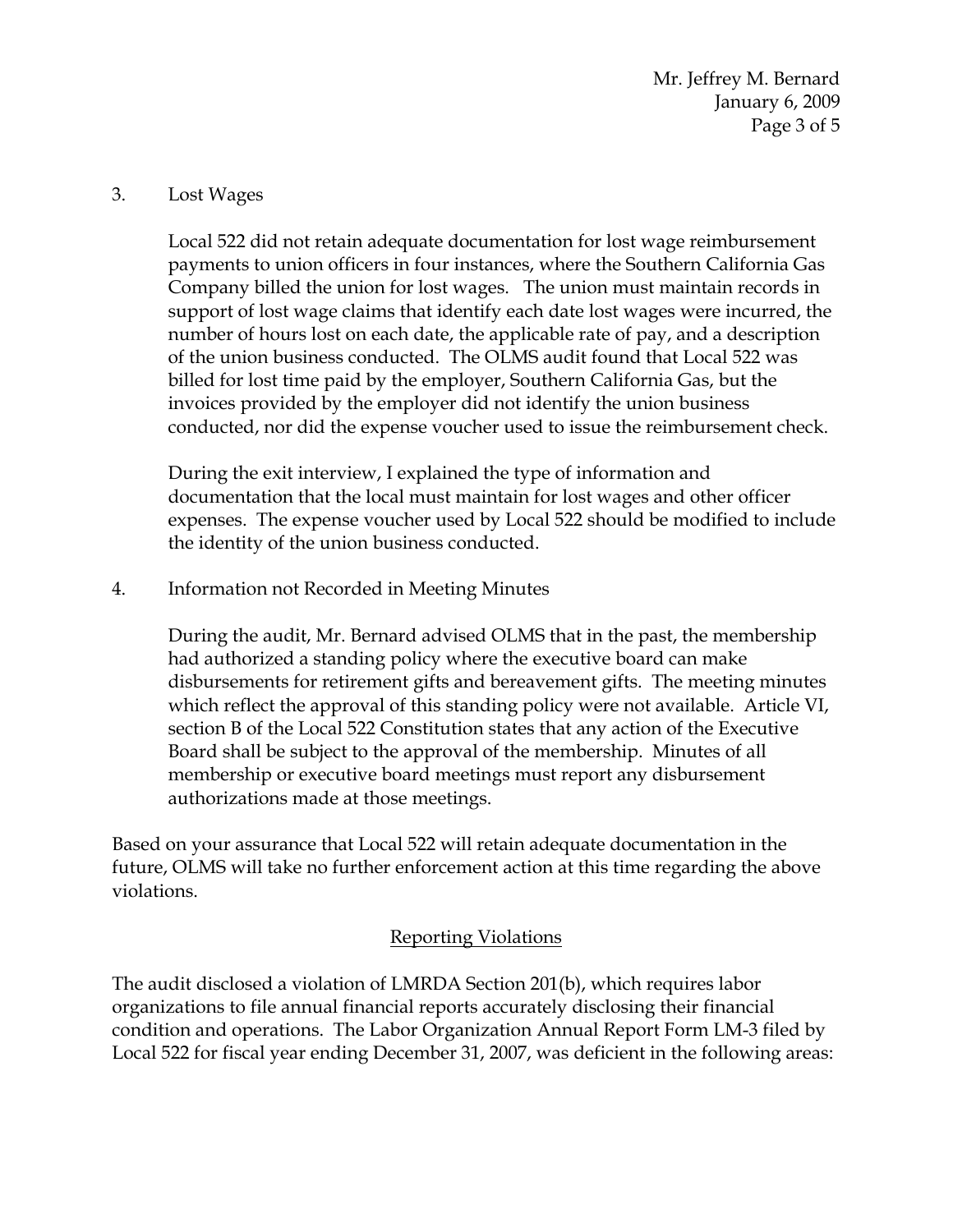### 1. Disbursements to Officers

Local 522 did not include some reimbursements to officers totaling at least \$43,265.96 in the amounts reported Item 24 (All Officers and Disbursements to Officers). It appears the union erroneously reported these payments in Item 48.

The union must report most direct disbursements to Local 522 officers and some indirect disbursements made on behalf of its officers in Item 24. A "direct disbursement" to an officer is a payment made to an officer in the form of cash, property, goods, services, or other things of value. See the instructions for Item 24 for a discussion of certain direct disbursements to officers that do not have to be reported in Item 24. An "indirect disbursement" to an officer is a payment to another party (including a credit card company) for cash, property, goods, services, or other things of value received by or on behalf of an officer. However, indirect disbursements for temporary lodging (such as a union check issued to a hotel) or for transportation by a public carrier (such as an airline) for an officer traveling on union business should be reported in Item 48 (Office and Administrative Expense).

2. Certificates of Deposit Reported As Investments

Local 522 improperly included the value of certificates of deposit and money market accounts as investments in Statement A (Assets and Liabilities). For LM reporting purposes, OLMS considers a certificate of deposit or a money market account to be cash. The purchase or redemption of a certificate of deposit is a transfer of cash from one account to another and, therefore, the local should not report these transactions as receipts or disbursements.

3. Failure to File Bylaws

The audit disclosed a violation of LMRDA Section 201(a), which requires that a union submit a copy of its revised constitution and bylaws with its LM report when it makes changes to its constitution or bylaws. Local 522 amended its constitution and bylaws in 1998, but did not file a copy with its LM report for that year.

Local 522 has now filed a copy of its constitution and bylaws.